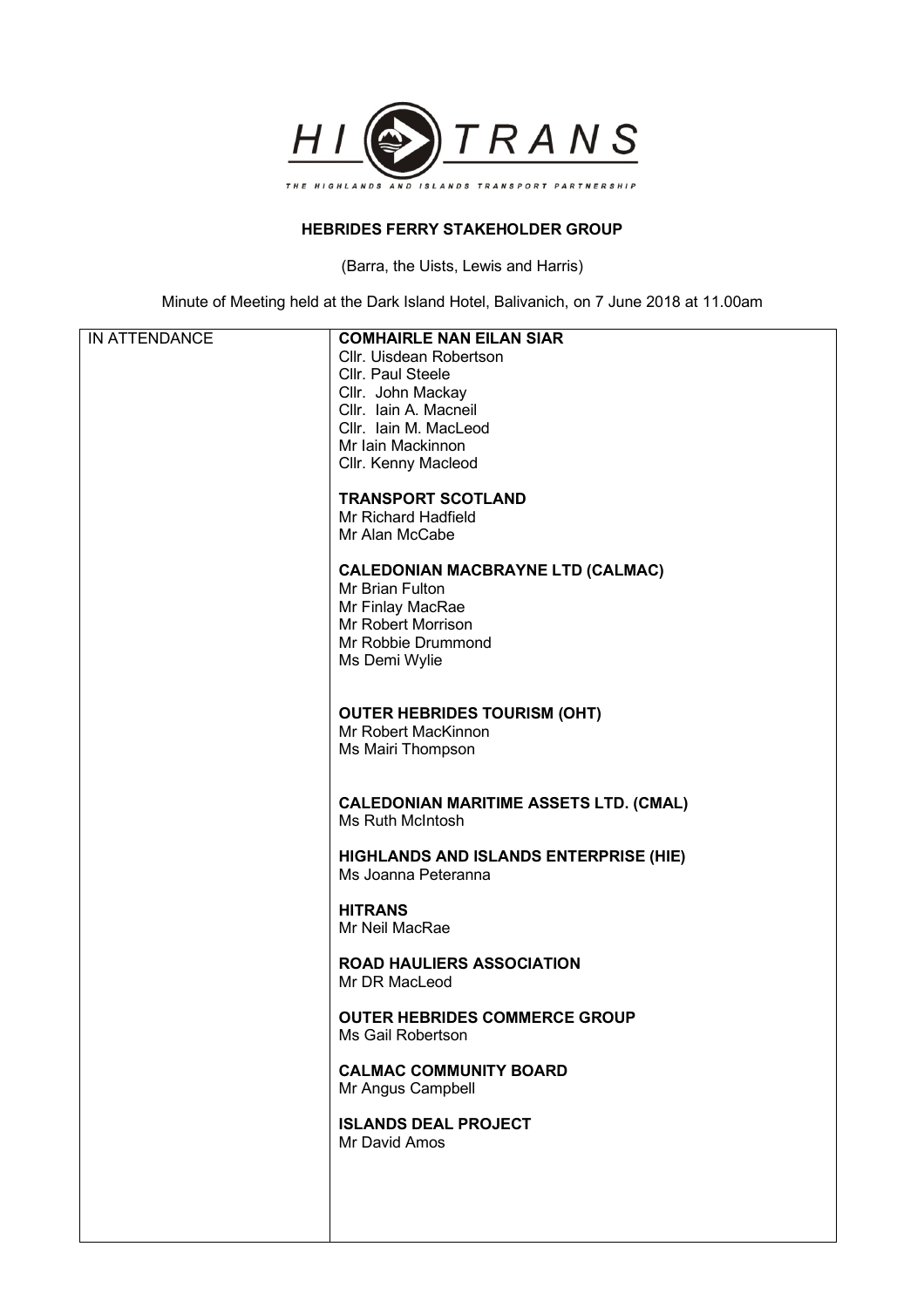| <b>APOLOGIES</b> | Kevin Hobbs (CMAL)                            |
|------------------|-----------------------------------------------|
|                  | David Summers (Highland Council)              |
|                  | Alistair Maclennan (FSB)                      |
|                  | Alex MacLeod (Stornoway Port Authority)       |
|                  | Daniel Lafferty (Transport Scotland)          |
|                  | Mr Donald Manford (Comhairle nan Eilean Siar) |
|                  |                                               |

| 1.             | Minute                                                          | The Minute of Meeting of 14 December 2017 was approved.                                                                                                                                                                                                                                                                                                                                                                                                                                                                                                                           |
|----------------|-----------------------------------------------------------------|-----------------------------------------------------------------------------------------------------------------------------------------------------------------------------------------------------------------------------------------------------------------------------------------------------------------------------------------------------------------------------------------------------------------------------------------------------------------------------------------------------------------------------------------------------------------------------------|
|                | <b>Matters Arising</b>                                          | In respect of Item 5, Mr Iain Mackinnon advised that he had been in<br>touch with PAPLSC and had invited them to the Western Isles.                                                                                                                                                                                                                                                                                                                                                                                                                                               |
|                |                                                                 | In respect of Item 6, Mr Uisdean Robertson asked whether workshops<br>would be held in Uist. Mr Neil MacRae said that Transport Scotland<br>had indicated that they would facilitate a workshop in Uist but would<br>confirm.                                                                                                                                                                                                                                                                                                                                                     |
|                |                                                                 | In respect of Item 7, Mr Robert Morrison stated that the Motor homes<br>leaflet was now available. Mr Mackinnon added that there was also an<br>article in 'the 'Events' newspaper.                                                                                                                                                                                                                                                                                                                                                                                               |
|                |                                                                 | Action - Neil MacRae to ask Transport Scotland to confirm<br>arrangements for a proposed workshop in Uist on the National<br>Transport Strategy.                                                                                                                                                                                                                                                                                                                                                                                                                                  |
| $\overline{2}$ | Appointment of Chair/Vice<br>Chair                              | It was agreed to appoint Mr Uisdean Robertson as Chair of the<br>Hebrides Ferry Stakeholder Group after he was proposed by Cllr<br>lain M Macleod and seconded by CIIr Kenny Macleod.                                                                                                                                                                                                                                                                                                                                                                                             |
|                |                                                                 | It was agreed to appoint Kenny Macleod as the Vice-Chair of the<br>Hebrides Ferry Stakeholder Group after he was proposed by Cllr<br>Uisdean Robertson and seconded by Cllr lain M Macleod.                                                                                                                                                                                                                                                                                                                                                                                       |
|                |                                                                 | Mr Uisdean Robertson took over from Mr Neil MacRae as Chair of<br>the meeting.                                                                                                                                                                                                                                                                                                                                                                                                                                                                                                    |
| 3.             | Communities<br>Board  <br>Update from Chair (Angus<br>Campbell) | Mr Angus Campbell provided an update of the work of the Cal Mac<br>Communities Board to date. The closing date for Uist & Benbecula<br>and Bute representatives to apply for a position on the board was<br>tomorrow. Richard Hadfield advised that the Transport Minister was<br>very enthusiastic about the board and gave credit to Cal Mac for<br>establishing it.                                                                                                                                                                                                            |
|                |                                                                 | Action - Board to consider holding interviews for new members<br>in their communities. Eg. Uist.                                                                                                                                                                                                                                                                                                                                                                                                                                                                                  |
| 4.             | Marketing/Commercial<br>Update                                  | Mr Robert Morrison provided an update on the trial block booking<br>release system (B2B). In the two months it had been running it had<br>proved to be relatively successful in releasing an estimated 2880 extra<br>car spaces. Ms Gail Robertson asked why it was based in Gourock<br>when local ports would often have to deal with bookings in any event.<br>Ms Joanna Peteranna stated that it would be preferable to have those<br>jobs located in the local communities. Ms Robertson also asked why<br>the system was only applied to some haulage operators and not all. |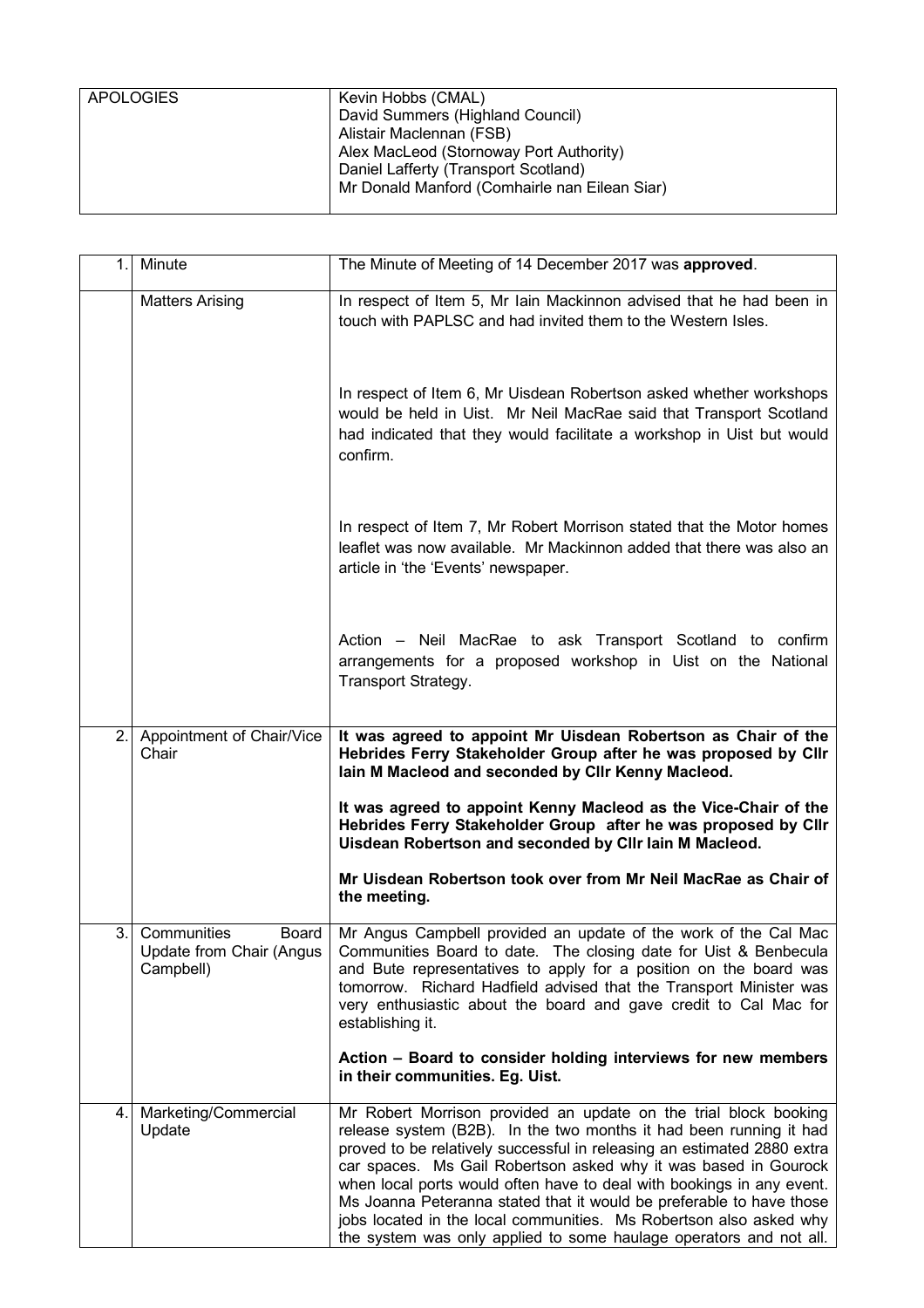|    |                                                                     | Mr Morrison explained that it was focused on the larger operators for<br>the purposes of the trial. Mr Iain M. Macleod asked if the released<br>spaces were used. Mr Morrison agreed to obtain this information.                                                                                                                                                                                                                                                                                                                                     |
|----|---------------------------------------------------------------------|------------------------------------------------------------------------------------------------------------------------------------------------------------------------------------------------------------------------------------------------------------------------------------------------------------------------------------------------------------------------------------------------------------------------------------------------------------------------------------------------------------------------------------------------------|
|    |                                                                     | Mr Finlay MacRae provided an update on information leaflets being<br>produced by Cal Mac for customers.                                                                                                                                                                                                                                                                                                                                                                                                                                              |
|    |                                                                     | Mr Robert Mackinnon provided an update on the OHT marketing<br>campaign, discussing growth achieved and targets for the future. The<br>Group also discussed the proposed Islands' Passport scheme.<br>Mr<br>MacKinnon advised there had been progress with communication with<br>Cal Mac however he was unsure as to how OHT could input in respect<br>of longer term planning and objectives.                                                                                                                                                       |
|    |                                                                     | Mr Robbie Drummond reiterated that Cal Mac wished to work with<br>communities to expand the tourist season as had been achieved in<br>Islay and Arran.                                                                                                                                                                                                                                                                                                                                                                                               |
|    |                                                                     | Action - Mr Robert Morrison to take feedback from Ms Gail<br>Robertson back to colleagues involved with the Block Booking<br>pilots.<br>Mr Morrison to find out whether the spaces released under the<br>pilot were used.                                                                                                                                                                                                                                                                                                                            |
|    |                                                                     |                                                                                                                                                                                                                                                                                                                                                                                                                                                                                                                                                      |
| 5. | Ports/Harbours Update                                               | Uig/Lochmaddy/Tarbert Infrastructure<br>Ruth McIntosh provided an update on the proposed works at Uig,<br>Lochmaddy and Tarbert.                                                                                                                                                                                                                                                                                                                                                                                                                     |
|    |                                                                     | Action – It was agreed to note the updates.                                                                                                                                                                                                                                                                                                                                                                                                                                                                                                          |
|    |                                                                     | Ms Ruth McIntosh to circulate copies of her presentation to Group<br>members.                                                                                                                                                                                                                                                                                                                                                                                                                                                                        |
|    |                                                                     | Mr Iain Mackinnon to provide comments in respect of the impact<br>of the Uig works on the Western Isles in order to influence the<br>decision of Highland Council as to when works would be carried<br>out.                                                                                                                                                                                                                                                                                                                                          |
| 6. | Caledonian<br>MacBrayne<br>Operational<br>and<br>Performance Update | Mr Robert Morrison distributed a paper in respect of Cal Mac<br>Operational Performance. Robert Morrison reported slightly higher<br>levels of cancelled sailings in comparison to the same period in the<br>previous year. A growth in passengers and vehicles on Oban to<br>Catlebay route and in cars on the Lochboisdale to Mallaig routes was<br>reported while there had been reduced passengers and vehicles on<br>both the Uig - Lochmaddy and Tarbert services and the Ullapool to<br>Stornoway service. This was discussed with the Group. |
|    |                                                                     | Mr Iain M. Macleod stated that it would be helpful to have separate<br>statistics on campervans. Mr Robbie Drummond advised that that was<br>not possible.                                                                                                                                                                                                                                                                                                                                                                                           |
|    |                                                                     | Mr Uisdean Robertson raised a concern that cancellations contributed<br>to a loss of confidence which in turn would lead to fewer passengers.                                                                                                                                                                                                                                                                                                                                                                                                        |
|    |                                                                     | Ms Gail Robertson stated there were less sailings running on time.<br>The turnaround time was not sufficient. Ms Robertson stated that she<br>had been told every year that it would be looked at.                                                                                                                                                                                                                                                                                                                                                   |
|    |                                                                     | Mr Morrison stated that that was a challenge due to the demanding<br>timetable and crew hours being at capacity.                                                                                                                                                                                                                                                                                                                                                                                                                                     |
|    |                                                                     | Mr Drummond stated Cal Mac has a timetable it cannot deliver. This                                                                                                                                                                                                                                                                                                                                                                                                                                                                                   |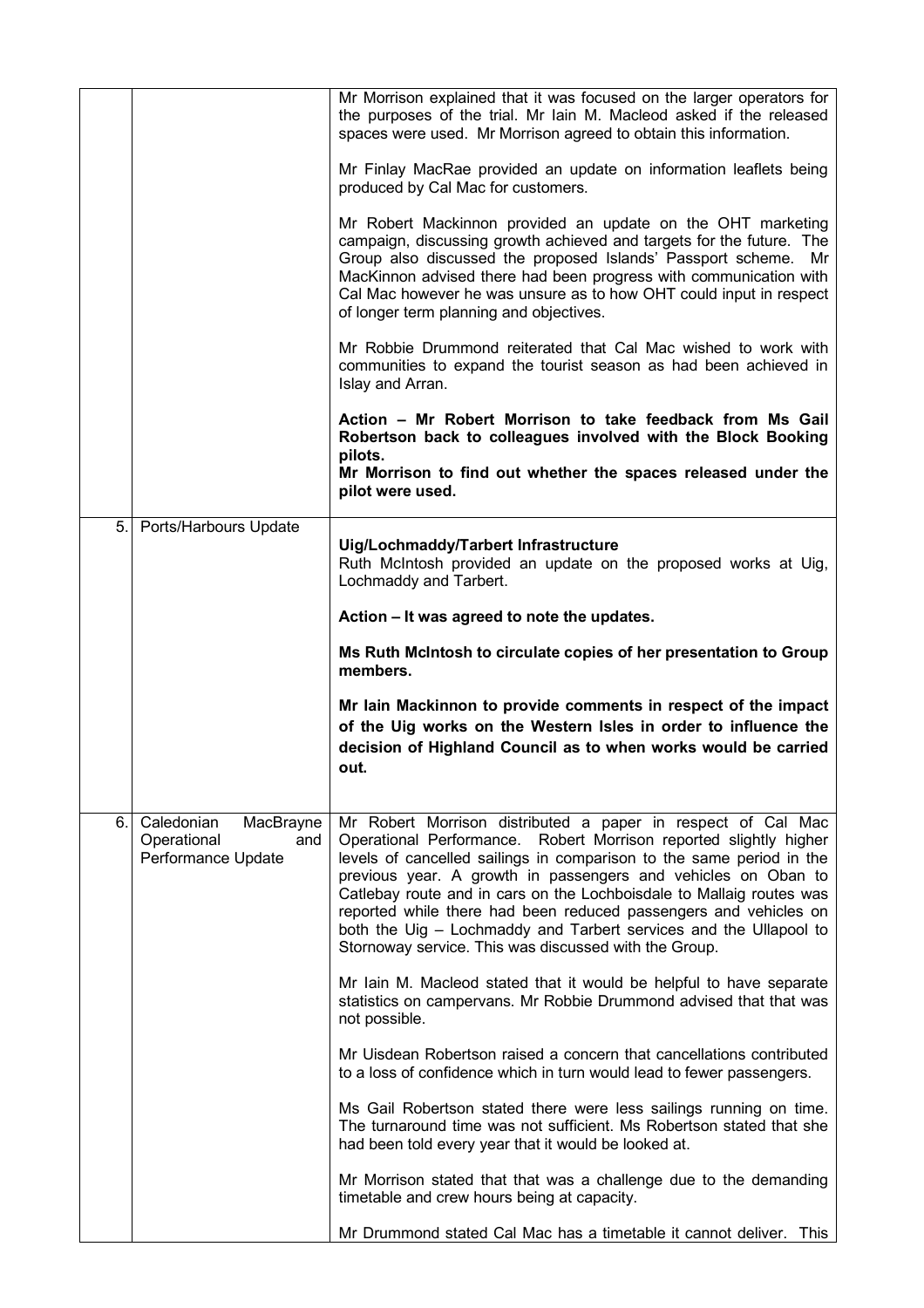|    |                                                                | needs to be looked at and the timetable changed.                                                                                                                                                                                                                                                                                                                                                                                                                                                                 |
|----|----------------------------------------------------------------|------------------------------------------------------------------------------------------------------------------------------------------------------------------------------------------------------------------------------------------------------------------------------------------------------------------------------------------------------------------------------------------------------------------------------------------------------------------------------------------------------------------|
|    |                                                                |                                                                                                                                                                                                                                                                                                                                                                                                                                                                                                                  |
|    |                                                                | Action - Mr Drummond agreed that problems with the turnaround<br>times this year would be taken into consideration when next year's<br>timetable was being considered.                                                                                                                                                                                                                                                                                                                                           |
| 7. | <b>CHFS</b><br>Contract  <br>Commitments                       | Mr Neil MacRae provided an overview of the commitments made by<br>Cal Mac in its successful bid to operate the Clyde and Hebrides Ferry<br>Services. The Report stated that as part of the £900m contract to<br>operate ferry services on the west coast of Scotland, CalMac identified<br>almost 350 commitments to improve the service, help drive economic<br>growth, improve customer service and make sure the company<br>delivers value for money. Relevant summary tables were included in<br>the Report. |
|    |                                                                | Mr Robbie Drummond gave a summary of the difficulties with the<br>current, outmoded booking system. Cal Mac were now waiting for<br>confirmation from Transport Scotland that it would fund the proposals<br>for a new system. Richard Hadfield advised that the matter was not<br>within his remit but that he understood it was currently with the<br>Transport Scotland Investment Board for a decision.                                                                                                      |
|    |                                                                | In response to a question by Iain Mackinnon, Mr Drummond also<br>advised that there was little that could be done in the meantime to<br>improve on board WI-FI. In around 2 years the current managed<br>service contract will have expired and there are likely to be better<br>solutions in the market that could be utilised then.                                                                                                                                                                            |
|    |                                                                | Action - Richard Hadfield to ask the relevant section of Transport<br>Scotland for an update on the decision on the booking system.                                                                                                                                                                                                                                                                                                                                                                              |
| 8. | <b>Demand Management</b>                                       | This item was discussed in the context of item 4 above.<br>Richard<br>Hadfield stated that it would be useful for Transport Scotland for OHT<br>to share its findings on visitor profiles.                                                                                                                                                                                                                                                                                                                       |
|    |                                                                | Mr Hadfield added that the onus was on the ferry operator to make<br>proposals in respect of demand management but proposals could<br>come from anywhere. There was a suggestion that prices could be<br>discounted to encourage passengers to use the service at less busy<br>times. Mr Hadfield stated that he had asked this question before and<br>was advised that prices could only be discounted (rather than<br>increased). However no proposals had been put forward as yet.                            |
|    |                                                                | Mr Angus Campbell stated that demand management had been<br>discussed by the Cal Mac Community Board. There was a piece of<br>work to be done as it was an important principal.                                                                                                                                                                                                                                                                                                                                  |
|    |                                                                | Ms Joanna Peteranna raised a concern that an inability to meet<br>demand at busy periods could cause bad press for the islands.                                                                                                                                                                                                                                                                                                                                                                                  |
|    |                                                                | Ms Gail Robertson stated it was fundamental that Cal Mac had a<br>system to capture statistics on lost bookings before a decision could be<br>made on demand management.                                                                                                                                                                                                                                                                                                                                         |
|    |                                                                | Action - It was agreed to note the report.                                                                                                                                                                                                                                                                                                                                                                                                                                                                       |
| 9. | Scottish<br>Government<br>Review<br>of<br>Ferry<br>Procurement | Mr Neil MacRae provided an update on the progress of the review<br>being undertaken into procurement processes and state aid<br>requirements for the future funding of Scottish Government ferry<br>services following publication of an Interim Report in December. The<br>Report detailed the Legal Framework, Stakeholder Engagement and<br>Future Operating Models for Ferry Companies Owned by Scottish                                                                                                     |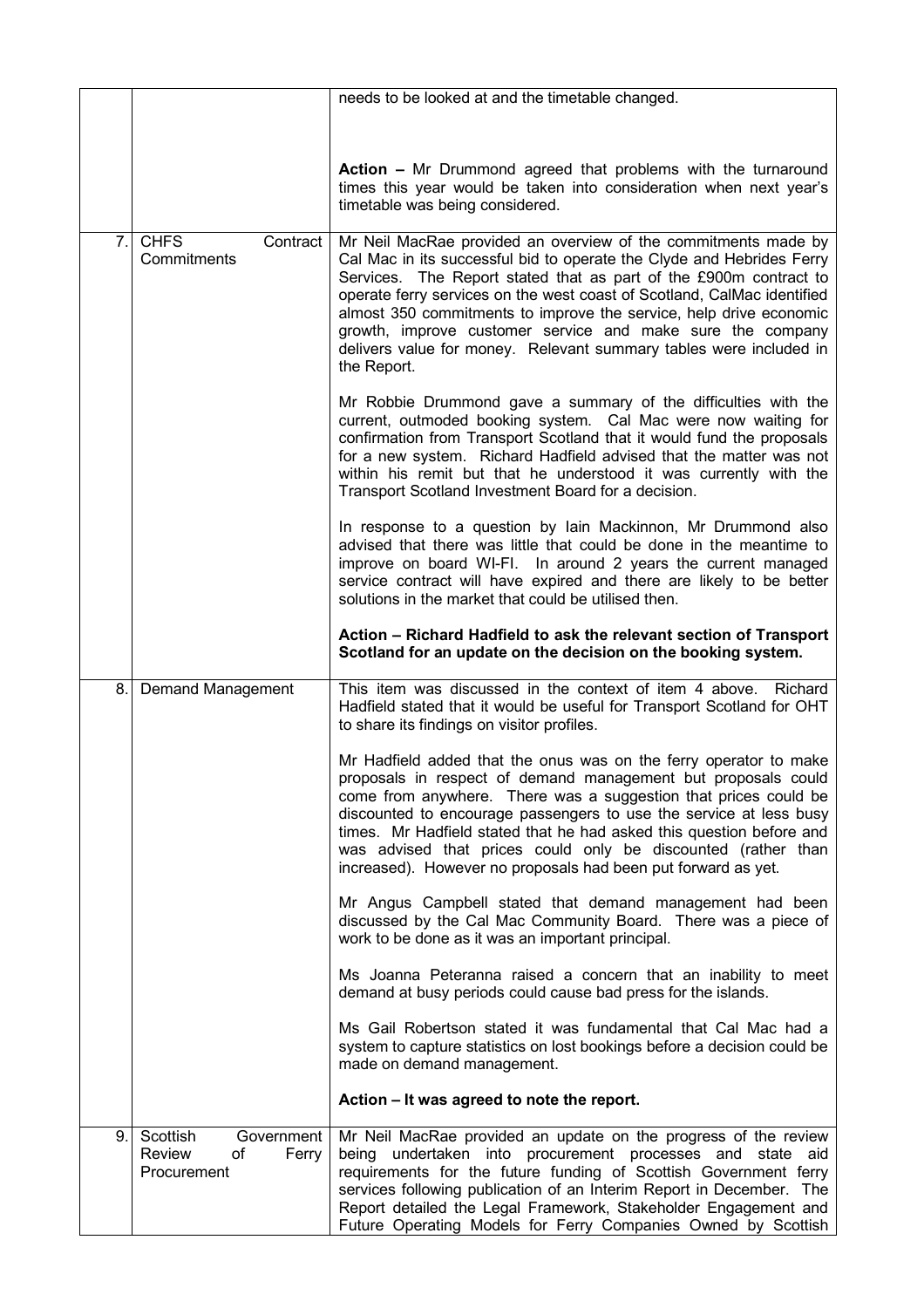|                                                   | Ministers and Implications for Ferry Services.                                                                                                                                                                                                                                                                                                                                                                                                                                                                                                                                                                                                                   |
|---------------------------------------------------|------------------------------------------------------------------------------------------------------------------------------------------------------------------------------------------------------------------------------------------------------------------------------------------------------------------------------------------------------------------------------------------------------------------------------------------------------------------------------------------------------------------------------------------------------------------------------------------------------------------------------------------------------------------|
|                                                   | Action - It was agreed to note the report.                                                                                                                                                                                                                                                                                                                                                                                                                                                                                                                                                                                                                       |
| <b>STAG</b><br>10 Outer<br>Hebrides<br>Assessment | Mr Richard Hadfield provided an update on matters associated with<br>the Outer Hebrides Ferry Services Scottish Transport Appraisal<br>Guidance (STAG) Assessment. The Report stated that the STAG<br>approach provided a clear framework for assessing evidence-based<br>transport problems and opportunities based on robust, objective-led<br>analysis that would develop options for future investment and service<br>The Report detailed a full description of the scope,<br>provision.<br>methodology and timetable of the appraisal process, including details<br>of the proposed engagement and consultation to be undertaken as part<br>of the process. |
|                                                   | Ms Mairi Thomson highlighted concerns about the Household Survey<br>being excessive.                                                                                                                                                                                                                                                                                                                                                                                                                                                                                                                                                                             |
|                                                   | Mr Hadfield advised that consultation meetings in Barra and Uist were<br>well attended while those for Harris and Lewis were not.<br>Mr DR<br>Macleod stated that this was because consultees were not listened to<br>in respect of the new vessel for Stornoway and therefore would not feel<br>there was value in attending. Mr Hadfield said that he would have a<br>different interpretation on that but felt the next STAG would have<br>tangible options to review and that would likely lead to greater<br>participation.                                                                                                                                 |
|                                                   | Mr Neil MacRae highlighted that the evidence presented through the<br>consultation identified that despite 5 routes to the Western Isles it was<br>impossible to travel to the islands and back in the same day unless<br>returning on the direct return sailing. This inability to undertake a days<br>business without an overnight stay was a key barrier to economic<br>development. Mr Hadfield said that the STAG ought to establish<br>whether that was an issue.                                                                                                                                                                                         |
|                                                   | Action – It was agreed to note the report.<br>Mr Richard Hadfield agreed to feed back concerns relating to the<br>form and length of the household survey.                                                                                                                                                                                                                                                                                                                                                                                                                                                                                                       |
|                                                   | HITRANS and Cal Mac to ensure Meeting participants to be<br>advised on the items they would be speaking to in advance of<br>future FSG meetings.                                                                                                                                                                                                                                                                                                                                                                                                                                                                                                                 |
| Scotland<br>11 Transport<br>Update including VRDP | Mr Richard Hadfield provided an update in relation to the Transport<br>Scotland Vessel Replacement and Deployment Plan (VRDP).                                                                                                                                                                                                                                                                                                                                                                                                                                                                                                                                   |
|                                                   | Mr David Amos advised that the proposed Islands Deal aimed to<br>increase population and visitors to the islands and may be a potential<br>source of funding for VRDP and related matters.                                                                                                                                                                                                                                                                                                                                                                                                                                                                       |
|                                                   | Angus Campbell advised that connectivity was at the heart of the<br>Islands Deal initiative from the beginning. Mr Campbell also stated that<br>the new Islands (Scotland) Act could help to improve transport links if<br>the tools within the Act were used correctly.                                                                                                                                                                                                                                                                                                                                                                                         |
|                                                   | Mr Iain Mackinnon provided more information in respect of proposed<br>large scale connectivity proposals including fixed links which had been<br>discussed in the context of the Islands Deal.                                                                                                                                                                                                                                                                                                                                                                                                                                                                   |
|                                                   | Action – Mr Richard Hadfield and Mr David Amos to discuss the<br>potential of the Islands Deal proposals to assist with VRDP.                                                                                                                                                                                                                                                                                                                                                                                                                                                                                                                                    |
| 12 Transport<br>Integration                       | Ms Demi Wylie provided an update on Transport Integration including                                                                                                                                                                                                                                                                                                                                                                                                                                                                                                                                                                                              |